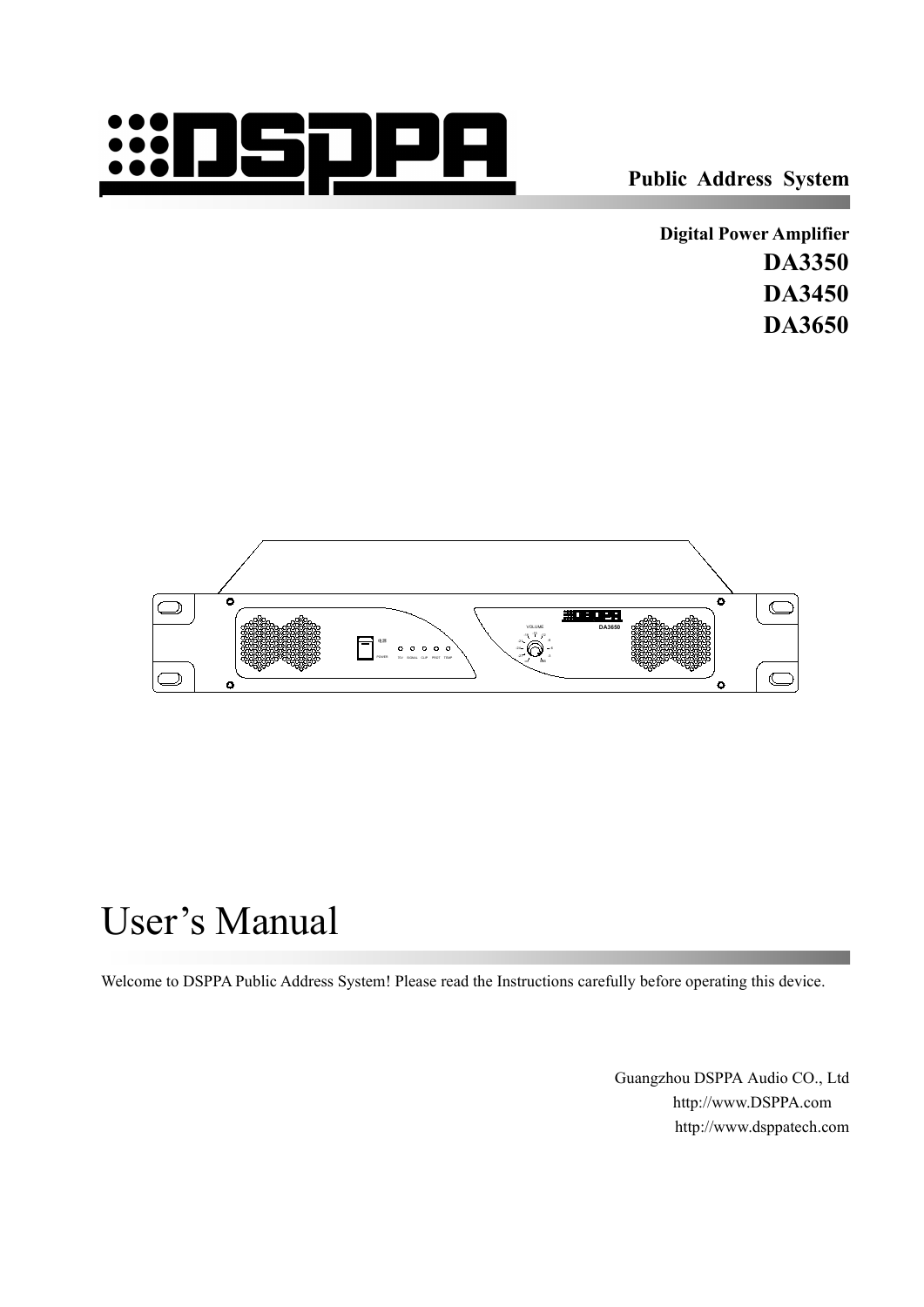#### **About the Instructions**

**The Instructions is used at the date when the DA3350/DA3450/DA3650 digital power amplifier is developed. It contains system introduction, operation attentions, system connectioninstructions, product instructions and other contents of the DA3350/DA3450/DA3650 digital power amplifier. The user shall read the Instructions carefully and operate the device following the indications in the Instructions before the installation and operation of the device.**



Any symbol marked on the rear panel of this machine must be noted. The operations must be performed according to the instructions of these symbols.

**Please keep the Instructions for future reference!**

**DA—V1.1 Facture 2018-9-19**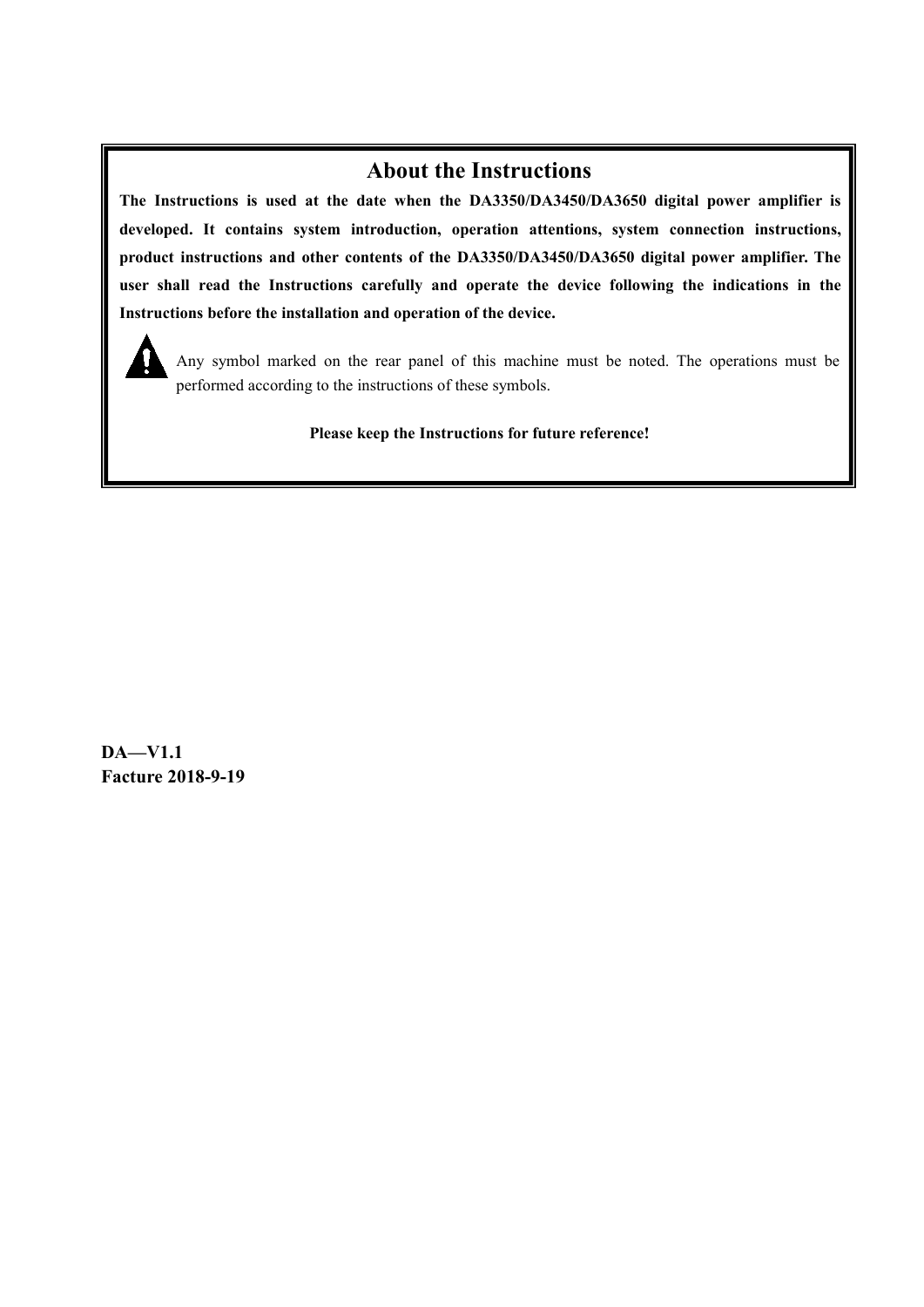

**WARNING**

**Be sure to observe the following cautions to prevent the damage to the users and others, and the damage to the equipment or property!**

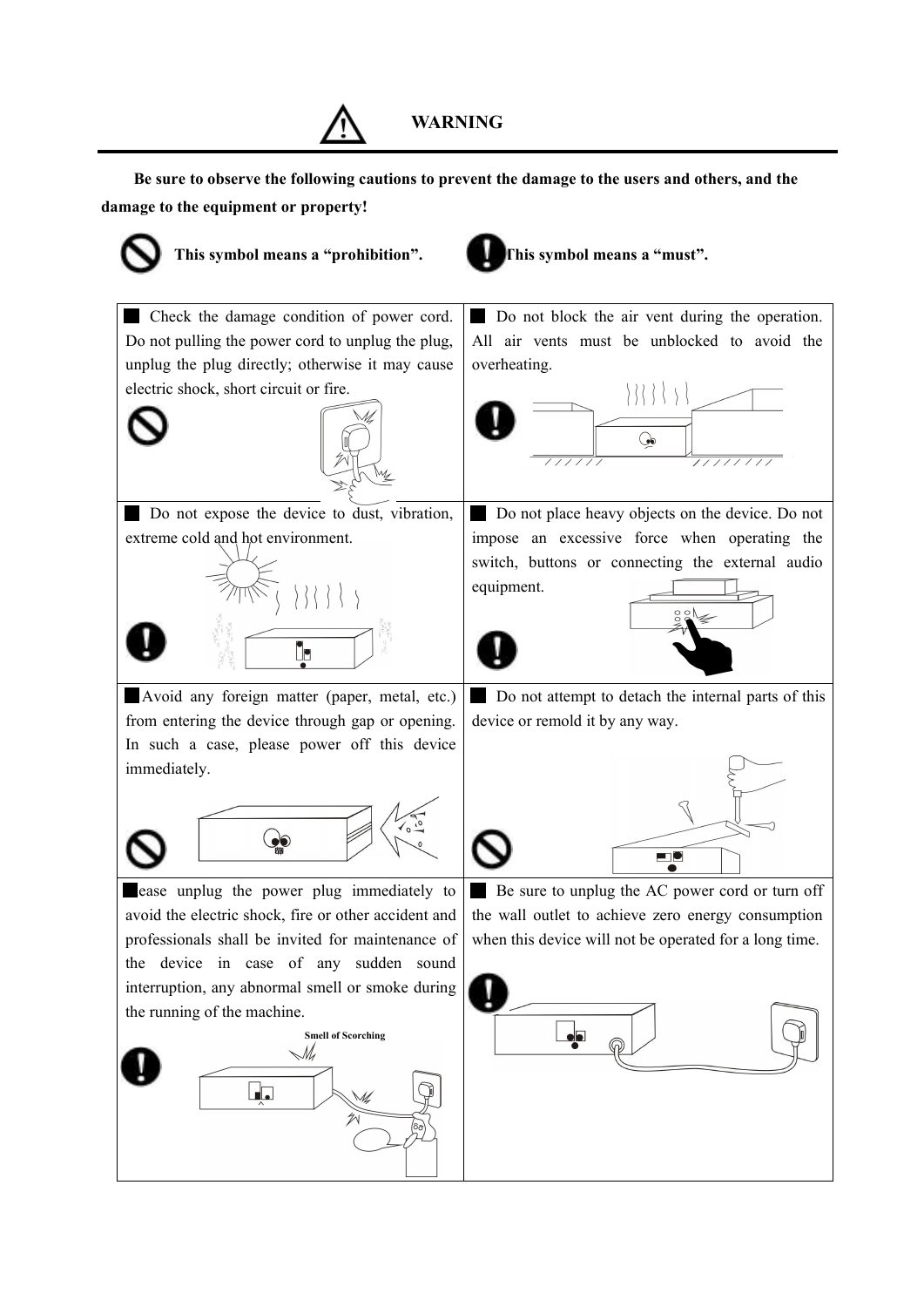$\ast$ 

### **CONTENTS**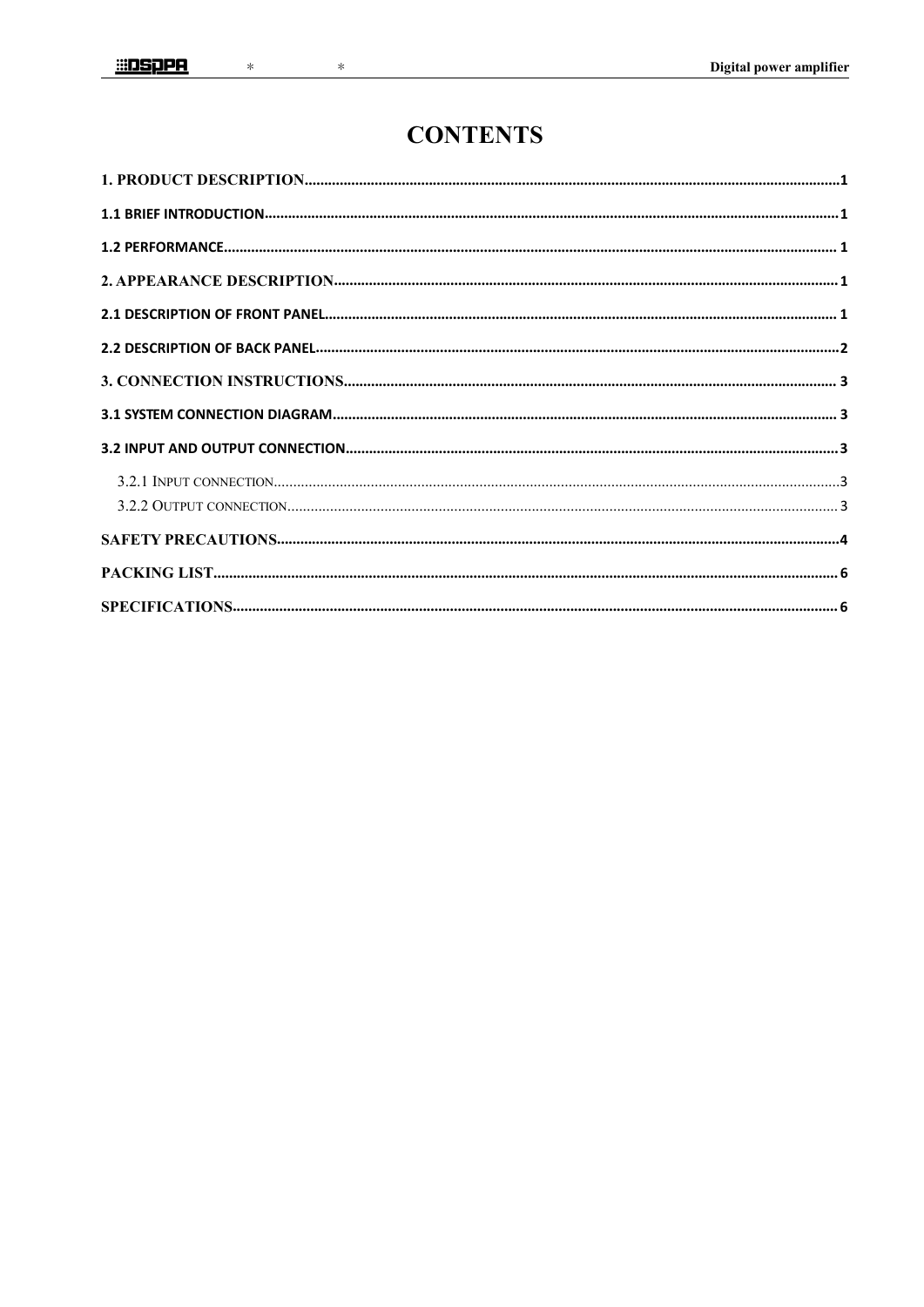### <span id="page-4-0"></span>**1. Product Description**

#### <span id="page-4-1"></span>**1.1 Brief introduction**

DA3350/DA3450/DA3650 is a series of digital power amplifier with newly designed appearance and high powers for selection. The machine is nice and neat, and is suitable for factories, schools, hospitals, shops and many other commercial applications.

#### <span id="page-4-2"></span>**1.2 Performance**

- $\triangleright$  Highly efficient switching power supply.
- $\triangleright$  Highly efficient CLASS D amplifier.
- $\geq 100V$ , 70V constant voltage output (common output end), support 100V/70V output real-time switching.
- With perfect and reliable DC output protection, short circuit protection and overheating protection, which improves the safety performance of the machine.
- $\geq$  5 unit LED indicator for status display.
- 6.35mm socket and XLR socket can easily realize looping connection.
- $\triangleright$  Output short circuit protection and can recover automatically.
- $\triangleright$  A series of high power amplifiers are available.

### <span id="page-4-3"></span>**2. Appearance Description**

#### <span id="page-4-4"></span>**2.1 Description of front panel**



- **1. AC power switch (with light indication)**
- **2. 70V output indicator**
- **3. Signal indicator (output level)**
- **4. Top cutting indicator (to avoid severe top cutting, please reduce the gain appropriately)**
- **5. Protection indicator (DC or short circuit protection)**
- **6. Temperature indicator (over temperature indicator)**
- **7. Volume control knob**
- **8. Ventilation and cooling window**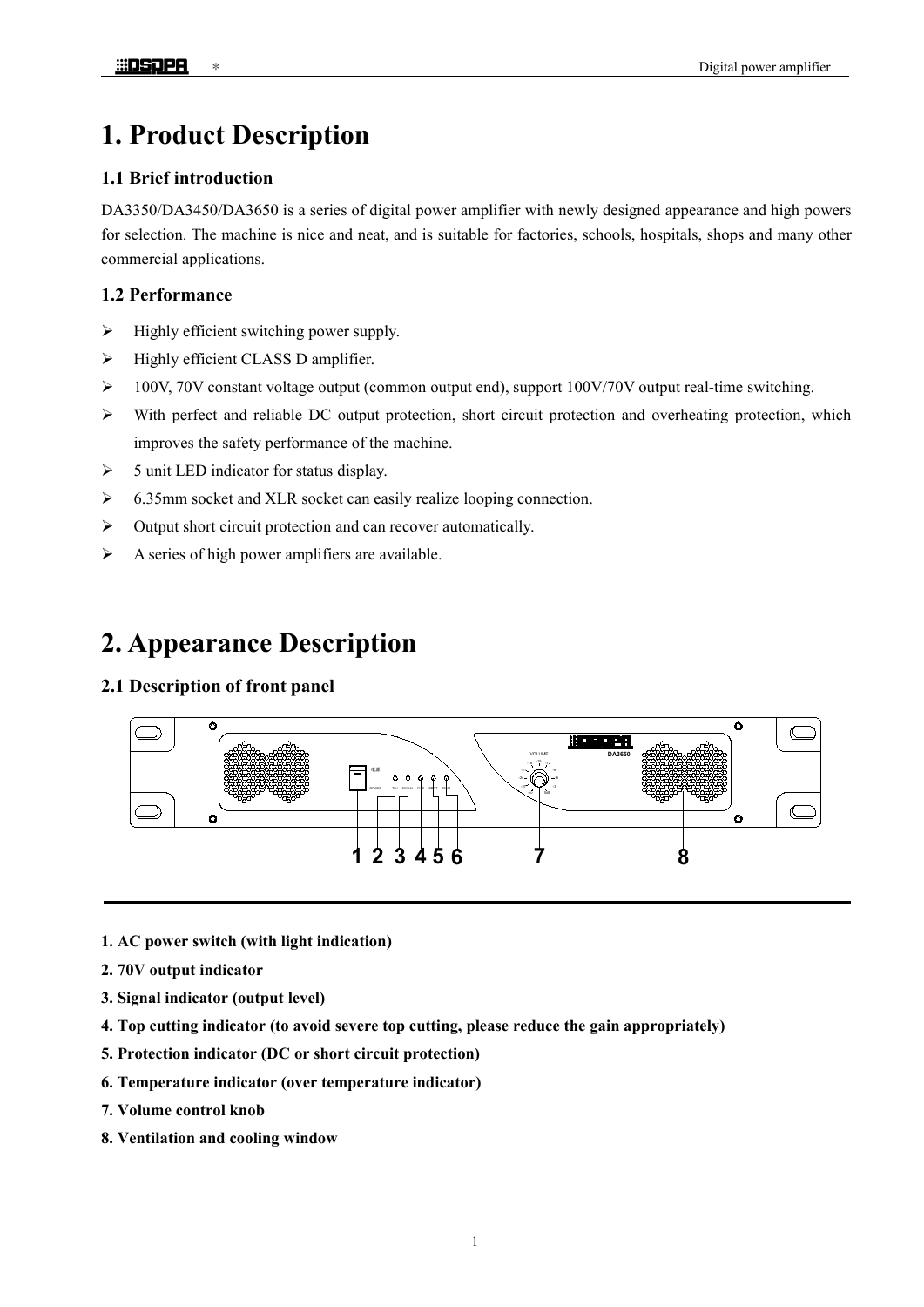#### <span id="page-5-0"></span>**2.2 Description of back panel**



- **1. Fan**
- **2. Output common terminal**
- **3. 70V /100V output**
- **4. 220V AC fuse**
- **5. 70V /100V output switch**
- **6. XLR input port**
- **7. 6.35mm input port**
- **8. 6.35mm looping socket**
- **9. XLR looping socket**
- **10. 220V AC power line**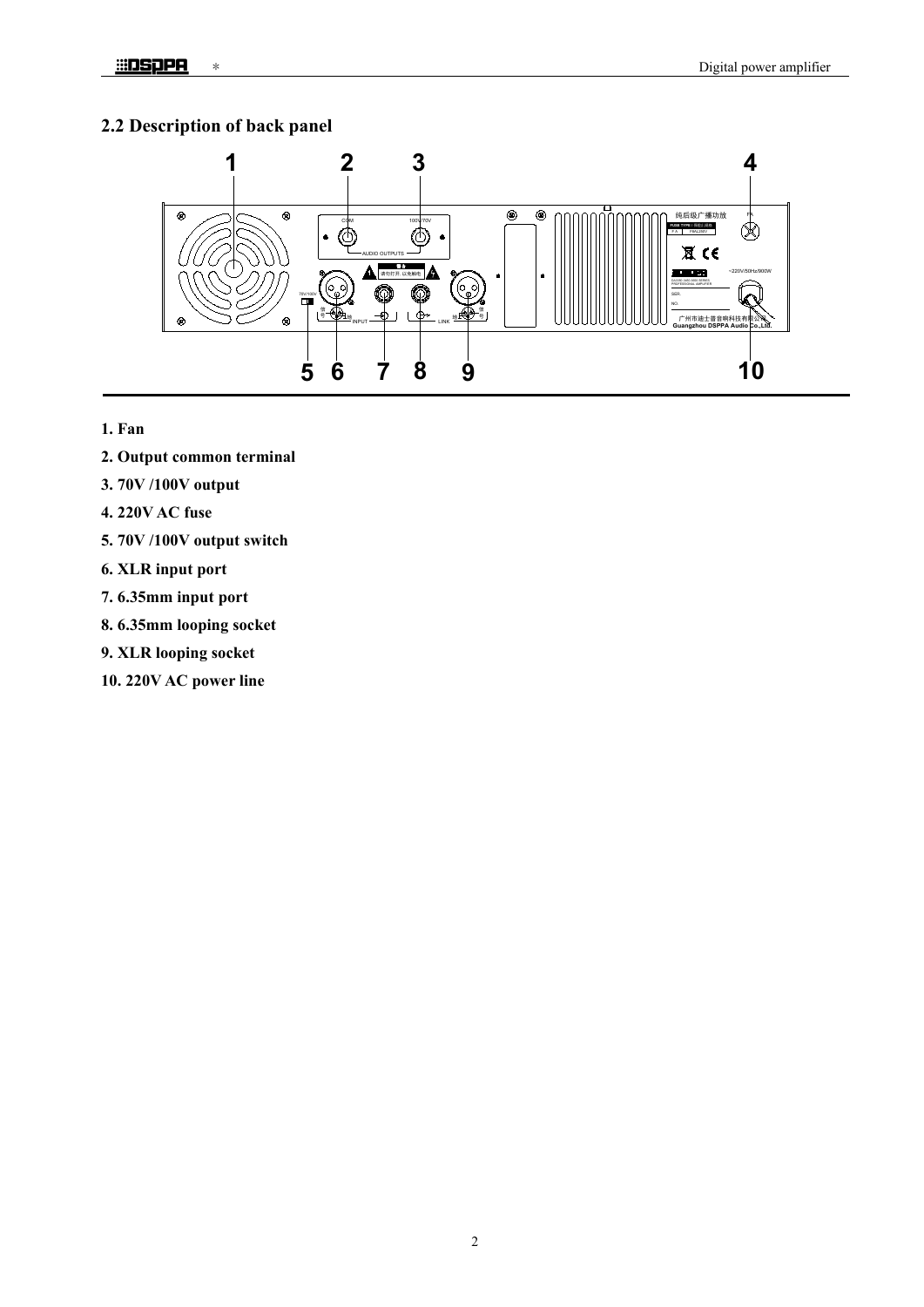## <span id="page-6-0"></span>**3. Connection Instructions**

#### <span id="page-6-1"></span>**3.1 System connection diagram**



#### <span id="page-6-2"></span>**3.2 Input and output connection**

#### <span id="page-6-3"></span>**3.2.1 Input connection**

All inputs shall be connected to the XLR socket (figure 1 and 2) or  $\left( \frac{\text{csold}}{2} \right)$ 6.35mm socket on the back panel of the machine.

#### <span id="page-6-4"></span>**3.2.2 Output connection**

The output terminal is on the back panel. Black for common end, red<br>
signal for hot end.

100V and 70V share the same terminal output, which can be switched  $\frac{(\text{heat})}{\sqrt{2}}$ by the output switch. At this time, each speaker should be equipped with the corresponding 100V/70V line transformer, and the total Fig 2: 3 wire female XLR power of the speaker should be less than the rated output power of the power amplifier.



Note: the two "hot ends" should not be connected with each other at any time.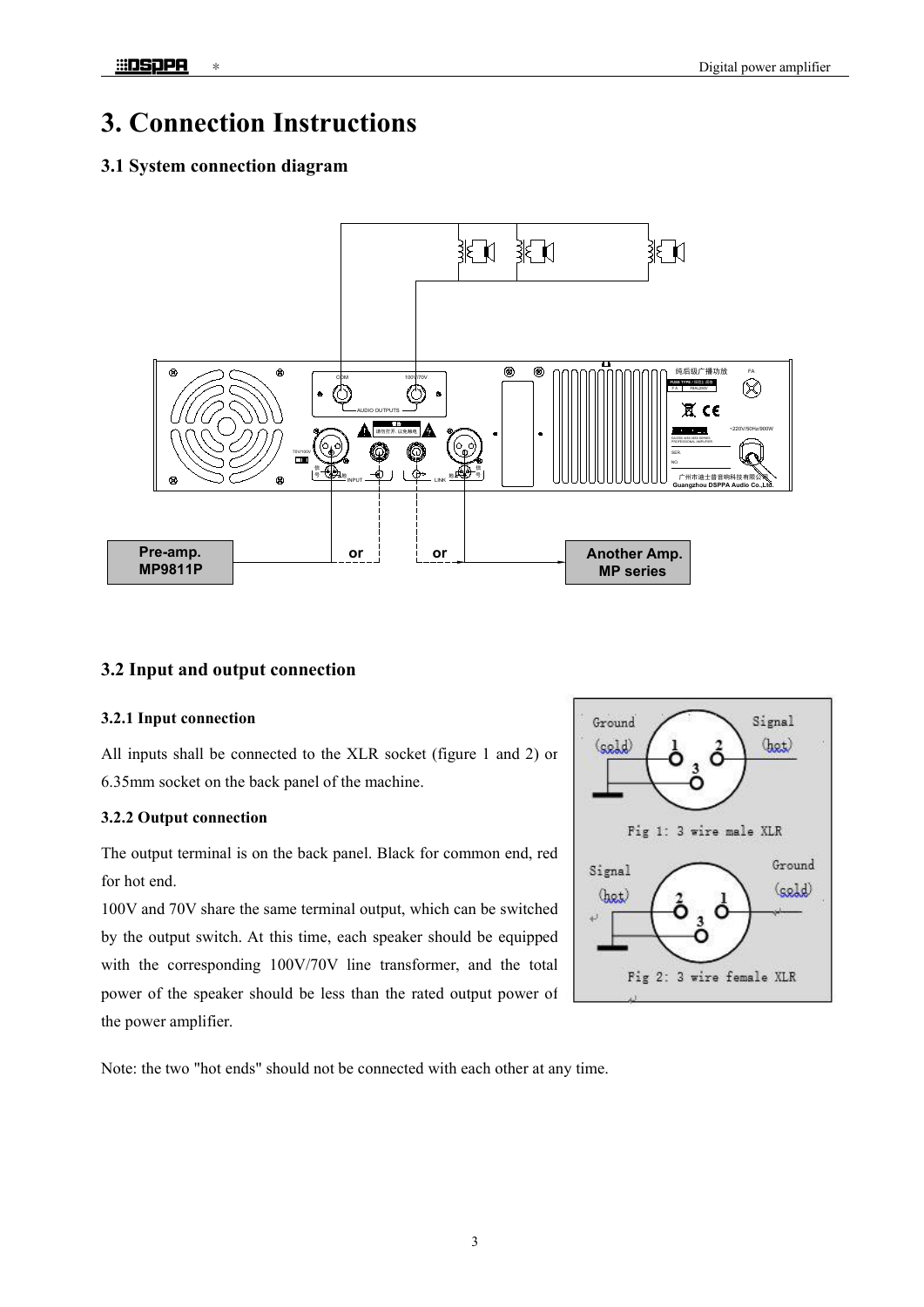## **Safety Precautions**

#### **1**.**Precautions for Safe Operation**

- Do not plug the power cord into the power grid before the system line is not connected.
- Be sure that the input voltage of the device is exactly the same as the voltage required for this device. Otherwise it may burn the device.
- Do not open the case without authorization in order to avoid the risk of electric shock because there is a dangerous voltage in the device.
- Please unplug the power cord from the socket for the sake of safety when the device will not be used because the device is not completely disconnected from the power grid when the device is powered off.
- Do not put the device in a super-cooling or superheating place.
- Be sure there is a well-ventilated operating environment to avoid the heat and excessive temperature from damaging the device during the operation.
- Please unplug the power plug in rainy or wet days or without operation for a long time.
- Be sure to unplug the power plug to ensure the complete disconnection from the power grid before detaching or re-install any parts of the device, disconnecting or re-connecting any electrical plugs of the device or performing any connection.
- Do not open the case to repair the device without authorization in case of any fault in order to avoid the accident or aggravate the damage of the device.
- Do not put any corrosive chemicals on or near the device.

#### **2**.**Precautions for After-Sale Services**

- The Company will provide the free warranty services of three years (including replacement of parts free of charge) for any quality problem occurred since the date of purchase if the userinstalled and operated the device as required and it is within the range of normal operation.
- For any warranty, the user must provide the warranty card, user's self-deposit stub invoice and sales invoice as the voucher.
- Any of the following circumstances is not included in the range of free warranty:
	- 1. Damage of product resulted from the incorrect installation, operation or handling;

2. Damage of product resulted from any abnormal condition, for example, excessive power voltage or environment humidity, etc.

- 3. Damage of product resulted from any natural disasters orother accidents;
- 4. The serial number of the products on the shell is converted, altered or removed;
- 5. The product was once repaired or modified by others rather than the authorized personnel of the Company;
- Please keep the Instructions and Warranty Card properly;
- For any question or attentions not covered in the Instructions, please feel free to contact our dealer or visit our website at: [http://www.DSPPA.com,](http://www.dsppa.com) [http://www.dsppatech.com.](http://www.dsppatech.com)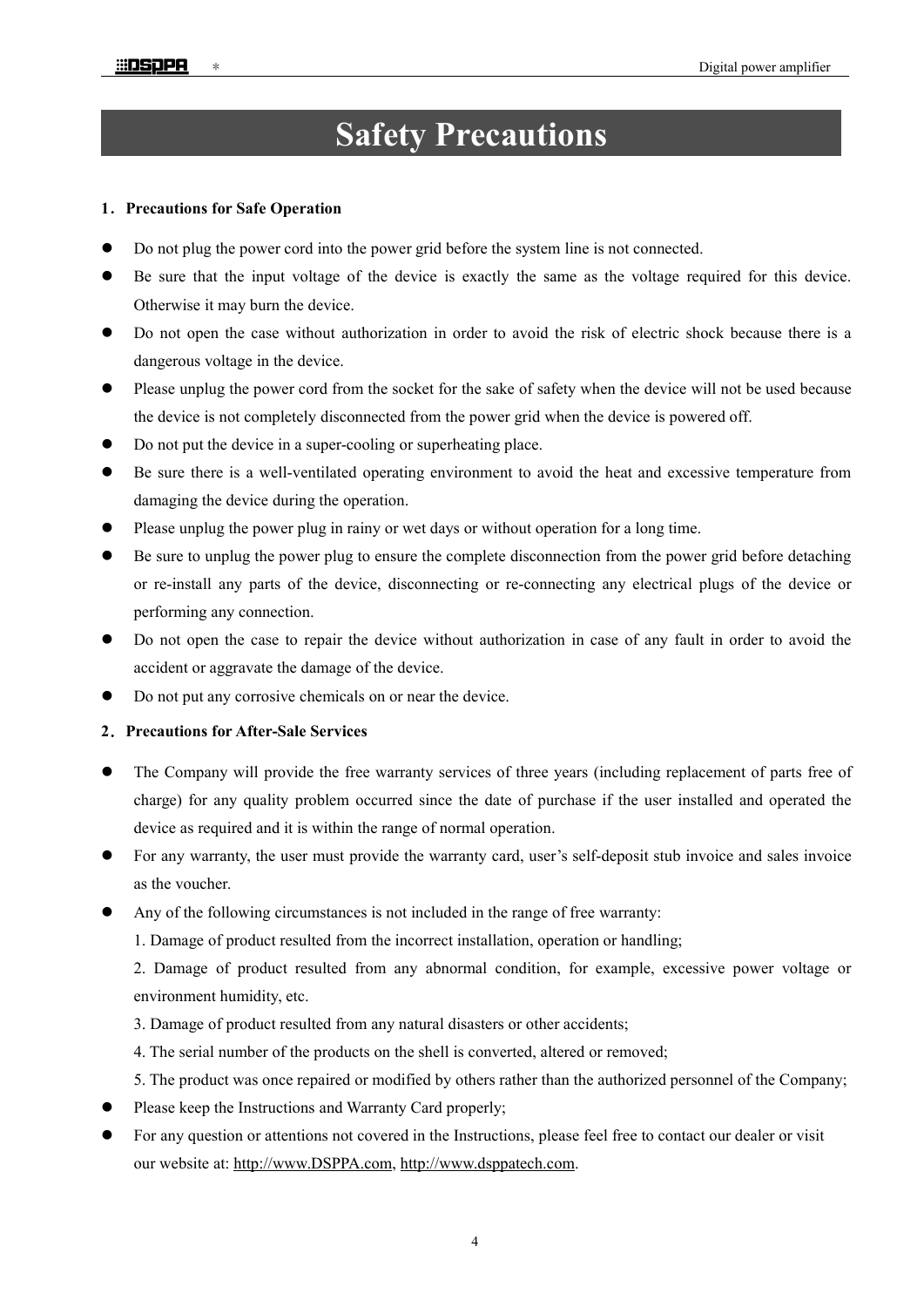In case of any fault during the warranty period, please feel free to contact our service personnel or dealers for maintenance treatment. The Company will not bear any responsibility of free warranty for any damage resulted from the unauthorized demolition of the users themselves or the repair of others rather than the technical staff of the company.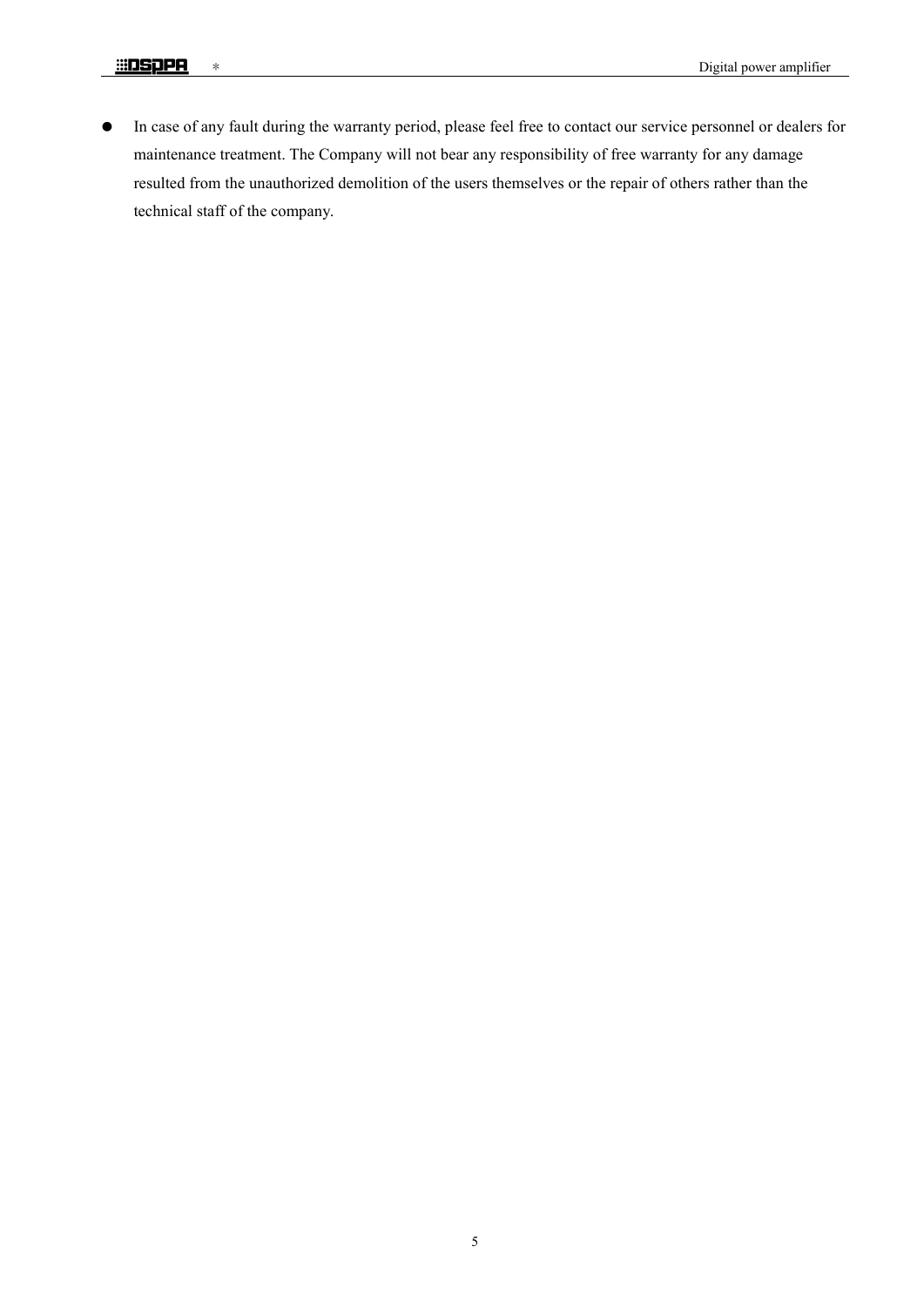## <span id="page-9-0"></span>**Packing List**

| No.          | List                                                  | Quantity        |
|--------------|-------------------------------------------------------|-----------------|
|              | Digital power amplifier                               | 1 pc            |
|              | User's manual                                         | 1~pc            |
|              | Certificate                                           | $1~\mathrm{pc}$ |
| 4            | Warranty                                              | 1 pc            |
|              | Charter washer                                        | 4 pcs           |
| <sub>t</sub> | White 5 x 19 semi countersunk head cross machine wire | 4 pcs           |
|              | 1500MM/6.3 RCA                                        | 1 pc            |
|              | 6.3mm to RCA plug                                     | 1~pc            |

## <span id="page-9-1"></span>**Specifications**

| Item                                    | DA3350                                                           | DA3450 | DA3650 |  |
|-----------------------------------------|------------------------------------------------------------------|--------|--------|--|
| <b>RMS</b>                              | 450W                                                             | 550W   | 750W   |  |
| Min. source electromagnetic force       | $\leq$ 1000mV                                                    |        |        |  |
| <b>SNR</b>                              | $\geq 80dB$                                                      |        |        |  |
| Frequency response                      | 80Hz~16kHz (±3dB)                                                |        |        |  |
| Total harmonic distortion               | (1kHz, normal condition)<br>$\leq1\%$                            |        |        |  |
| Indicator light                         | "70V", "signal", "top cutting", "protection", "over temperature" |        |        |  |
| Protection                              | Over temperature, DC, short circuit                              |        |        |  |
| Power supply                            | AC220V/50Hz                                                      |        |        |  |
| Rated power                             | 550W                                                             | 650W   | 900W   |  |
| Package size (L×W×H mm)                 | 555×455×185                                                      |        |        |  |
| Machine size $(L \times W \times H$ mm) | 483×380×88                                                       |        |        |  |
| Gross weight (Kg)                       | 8.9                                                              | 8.9    | 8.9    |  |
| Net weight (Kg)                         | 7.7                                                              | 7.7    | 7.7    |  |
|                                         |                                                                  |        |        |  |

Technical specifications are subject to change without prior notice.